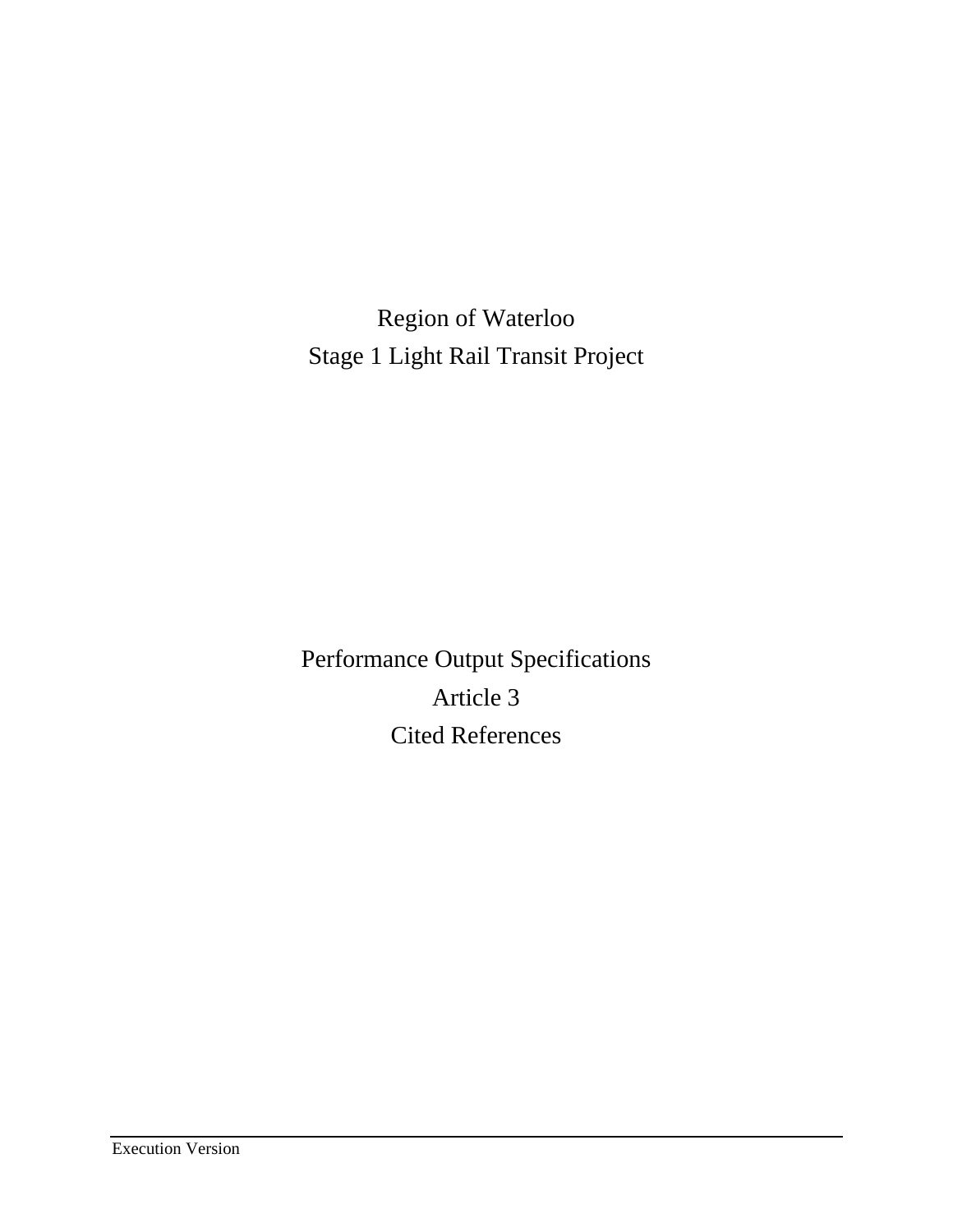# **Table of Contents**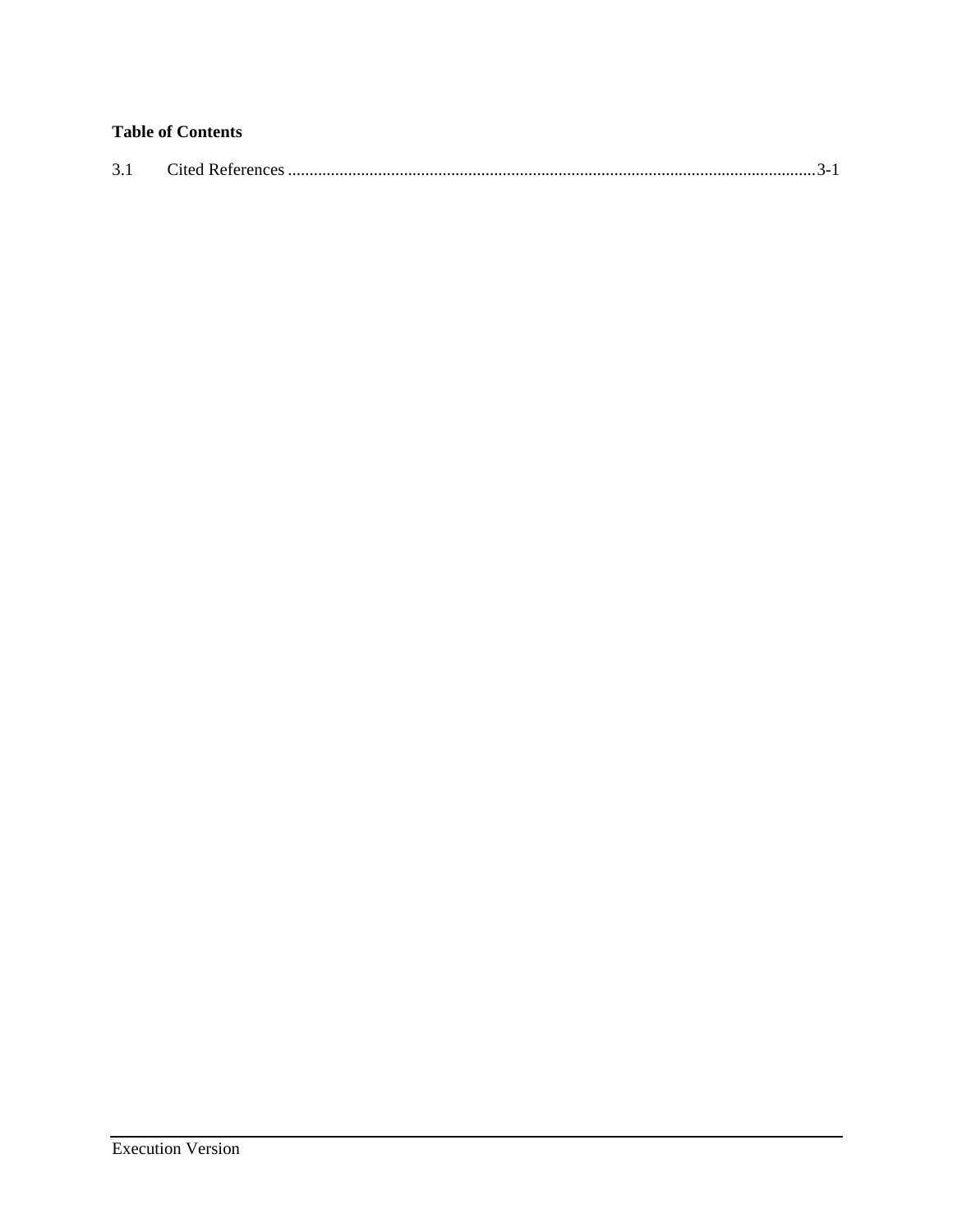## **ARTICLE 3 CITED REFERENCES**

- 3.1 Cited References
- (a) The design, installation, construction, and testing of the Project shall conform to the applicable requirements of the codes and standards or portions thereof listed herein, as well as all local codes and ordinances, unless specified otherwise. Where the requirements stipulated or referenced conflict, the more stringent shall apply. The governing version of the listed documents shall be the latest version adopted at the time of bid.

1993 AASHTO Guide for the Design of Pavement Structures for Rigid and Flexible Pavements

Accessibility for Ontarians with Disabilities Act (AODA)

Accessibility for Ontarians with Disabilities Act (AODA)

ACI 358.1R-92: Analysis and Design of Reinforced Concrete Guideway Structures, American Concrete Institute;

American Electric Railway Association

American Institute of Steel Construction (AISC)

American National Standards Institute (ANSI).

American Public Transportation Association (APTA): Recommended Practices for Security Infrastructure

American Railway Engineering and Maintenance of Way Association (AREMA)

Communications and Signals Manual of Recommended Practices

American Society for Testing and Materials (ASTM)

American Society of Mechanical Engineers (ASME)

American Water Works Association

American Public Transportation Association (APTA)

- APTA Technical Recommended Practice for The Selection of Cameras, Digital Recording Systems, Digital High-Speed Networks and Train-lines for Use in New Transit-Related CCTV Systems (APTA IT-RP-001-08)
- APTA Manual of Standards and Recommended Practices for Rail Transit Systems

Association of American Railways (AAR)

Building Industry Consulting Services International (BICSI)

## **Confidential – Economic Interests of The Region of Waterloo and Ontario Infrastructure and Lands Corporation**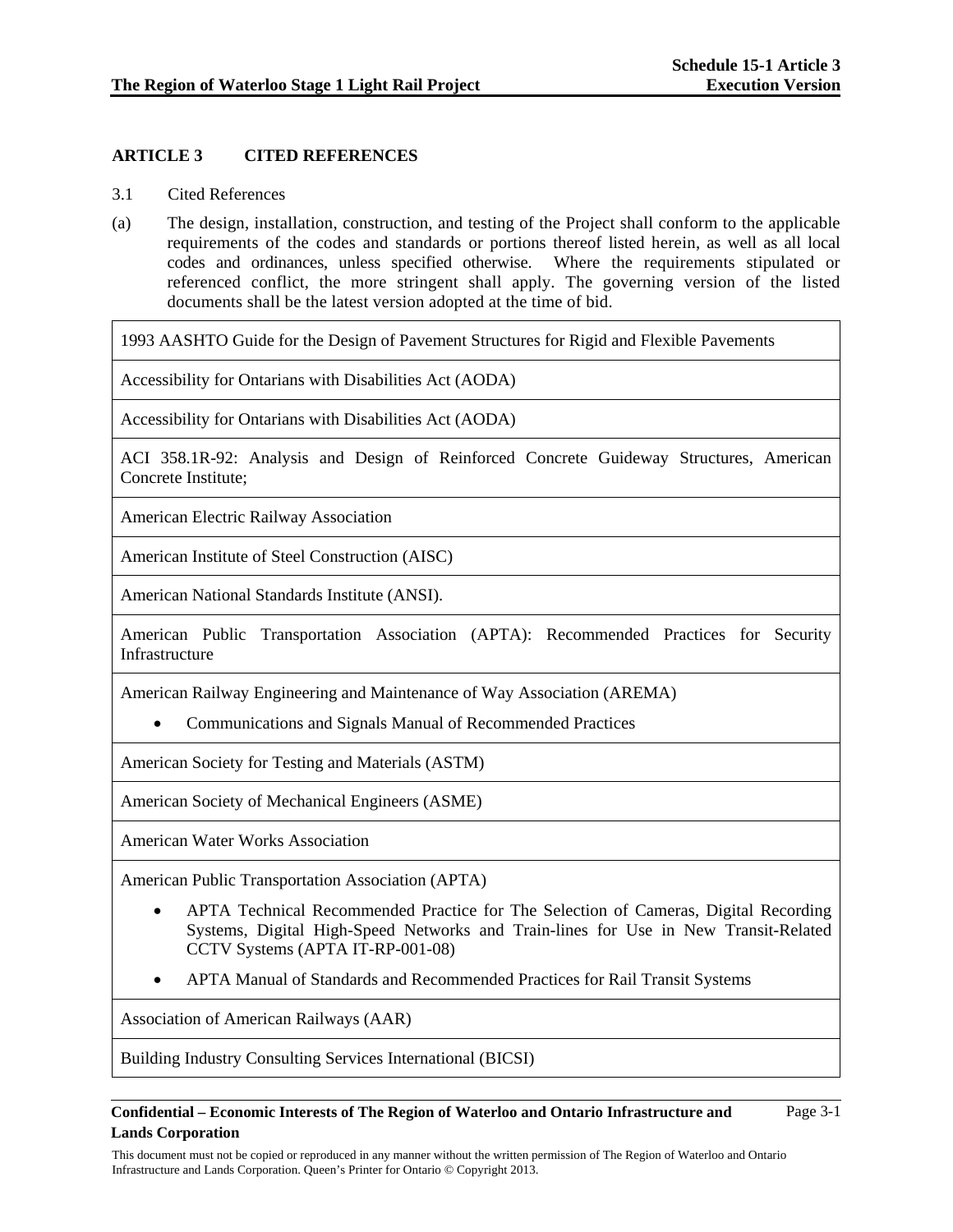Canada Standards Association (CSA)

- CAN/CSA-A23.3-04 (R2010) Design of Concrete Structures
- CAN/CSA-S16-09 Design of Steel Structures
- CAN-CSA B651-12 Accessibility

Canadian Electrical Manufacturers Association (CEMA)

Canadian Environmental Protection Act

Canadian National Railway Design and Construction Standard (CN).

Canadian Portland Cement Association "Thickness Design for Concrete Highways and Street Pavements"

Canadian Rail Operating Rules (CROR)

Canadian Standards Association

City of Kitchener Urban Design Manual

City of Waterloo Urban Design Manual

Department of Fisheries and Oceans Fisheries Act

Department of Transportation

Electric Utility Service Equipment Requirements Committee (EUSERC)

Electrical and Electronic Manufacturers' Association of Canada

Electrical Engineering Manual, MTO

Electronic Industries Association (EIA)

- EIA 603 Radio Transmitters
- EIA 204-D Radio Receivers
- EIA 329-A, 1 Radio Antennas
- EIA RS-316 Radio Electrical Performance
- EIA-310-D Cabinets, Racks, Panels, and Associated Equipment

Environmental Guide for Fish and Fish Habitat, MTO

Environmental Guide for Noise, MTO

## **Confidential – Economic Interests of The Region of Waterloo and Ontario Infrastructure and Lands Corporation**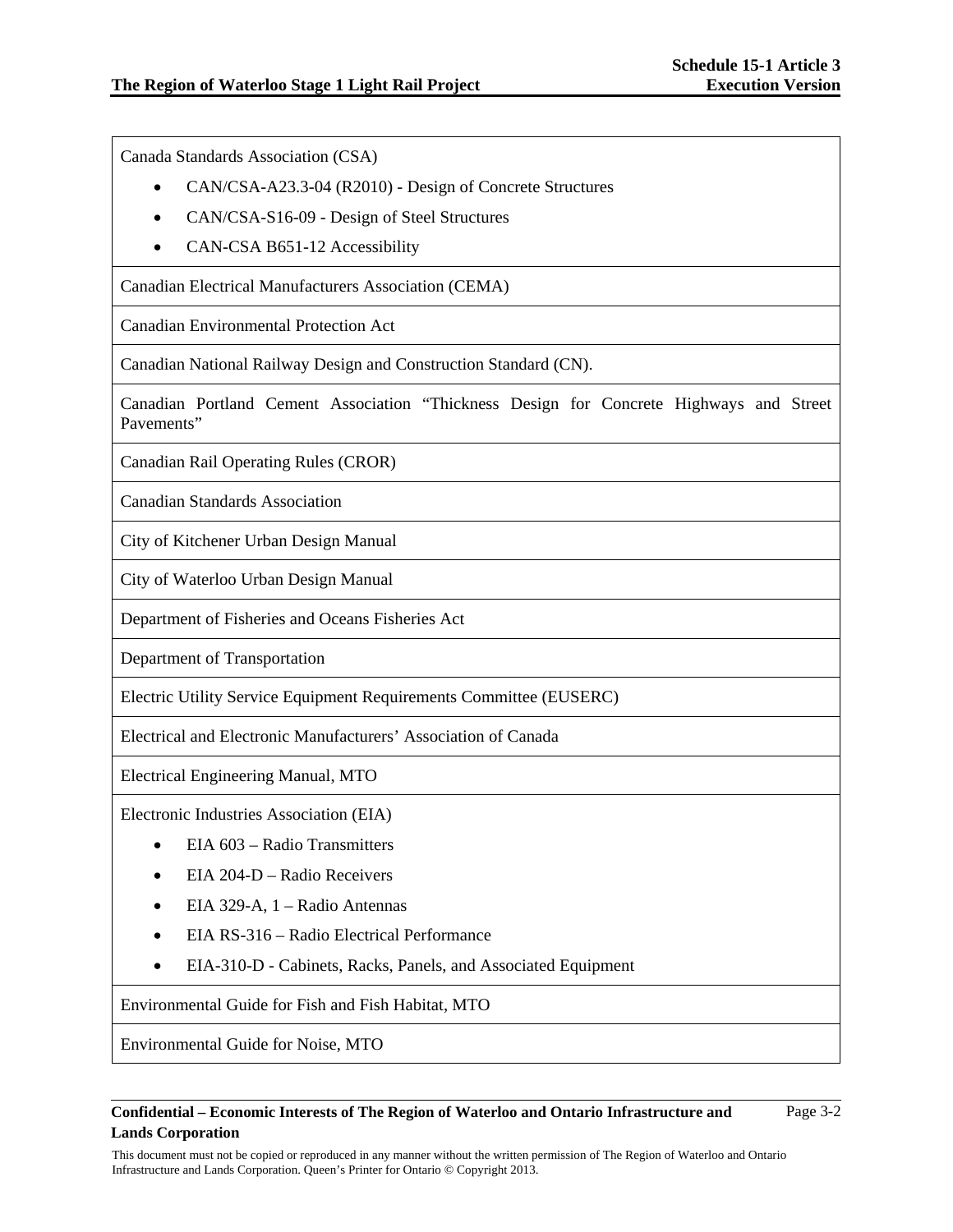Environmental Protection Act, R.S.O. 1990, c. E.19

European Committee for Electro technical Standardization (CENELEC):

- EN 50121: Railway Applications Electromagnetic compatibility
- EN 50124: Railway Applications Insulation coordination
- EN 50126: Railway Applications The specification and demonstration of Reliability, Availability, Maintainability and Safety (RAMS)
- EN 50128: Railway Applications Communication, signaling, and processing systems Software for railway control and protection systems
- EN 50129: Railway Applications Communication, signaling and processing systems Safety related electronic for signaling
- EN 50155: Railway Applications Electronic equipment used on rolling stock
- EN 50159: Railway Applications Communication, signaling and processing systems Safety-related communication in transmission systems
- EN 50238: Railway Applications Compatibility between rolling stock and train detection systems
- EN 60571: Electronic Equipment used on rail vehicles

Genesee & Wyoming (Goderich-Exeter Railway) (GEXR) Railroad Design and Construction Standards

Grand River Conservation Authority (GRCA) Policies for the Administration of the Development, Interference with wetland and alterations to shorelines and watercourse regulation (O.Reg. 150/06)

Grand River Conservation Authority Erosion and Sediment Control Guidelines

IEC 60529 (consolidated edition 2.1 –February 2001) – Degree of Protection provided by enclosures (IP codes)

IEC 61373:- Revision 1999-01, Railway application –Rolling Stock equipment – 'Shock and Vibration Test'

Illuminating Engineering Society of North America (IESNA) Standards

Industry Canada

Institute of Electrical and Electronics Engineers (IEEE)

- IEEE 802.1b LAN Management
- IEEE 802 1d MAC
- IEEE 802.1g Remote MAC Bridging
- IEEE 802.1q Virtual Bridged LAN

## **Confidential – Economic Interests of The Region of Waterloo and Ontario Infrastructure and Lands Corporation**

Page 3-3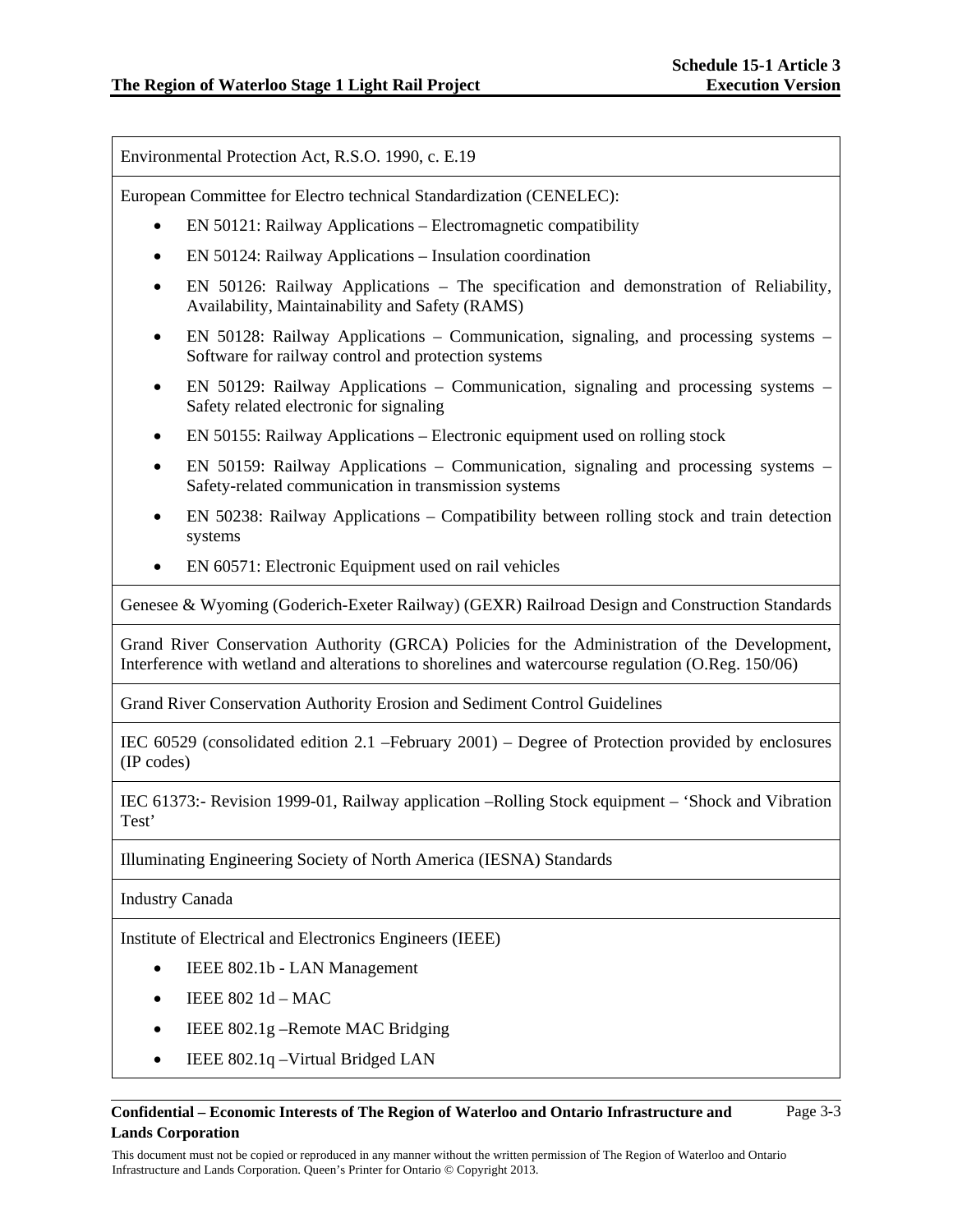- IEEE 802 1p –Quality of Service for Traffic Prioritization
- IEEE 802.3 CSMA/CD Access Method and Physical Layer Specification
- IEEE 802.3ae 10 Gigabit Ethernet
- IEEE 802.3 LAN/MAN CSMA/CD (Ethernet) Access Method
- IEEE 802.3u Fast Ethernet
- IEEE 802.11 –Standard for Information Technology Part II: Wireless LAN MAN & PHY Spec
- IEEE 802.11a/b/g/n Wireless Local Area Networks
- IEEE Std. 1474.1 IEEE Standard for Communications-Based Train Control (CBTC) Performance and Functional Requirements
- IEEE Std. 1474.2 IEEE Standard for User Interface Requirements in Communications-Based Train Control (CBTC) Systems
- IEEE Std. 1474.3 IEEE Recommended Practice for Communications-Based Train Control (CBTC) System Design and Functional Allocations
- IEEE Std. 1474.4 IEEE Recommended Practice for Functional Testing of a Communications-Based Train Control (CBTC) System
- IEEE Std. 1475 IEEE Standard for the Functioning of Interfaces Among Propulsion, Friction Brake, and Train-borne Master Control on Rail Rapid Transit Vehicles
- IEEE Std. 1478 IEEE Standard for Environmental Conditions for Transit Rail Car Electronic Equipment
- IEEE Std. 1483 IEEE Standard for Verification of Vital Functions in Processor-Based Systems Used in Rail Transit Control
- IEEE Std. 1698 IEEE Guide for the Calculation of Braking Distances for Rail Transit Vehicles

Insulated Cable Engineers Association (ICEA)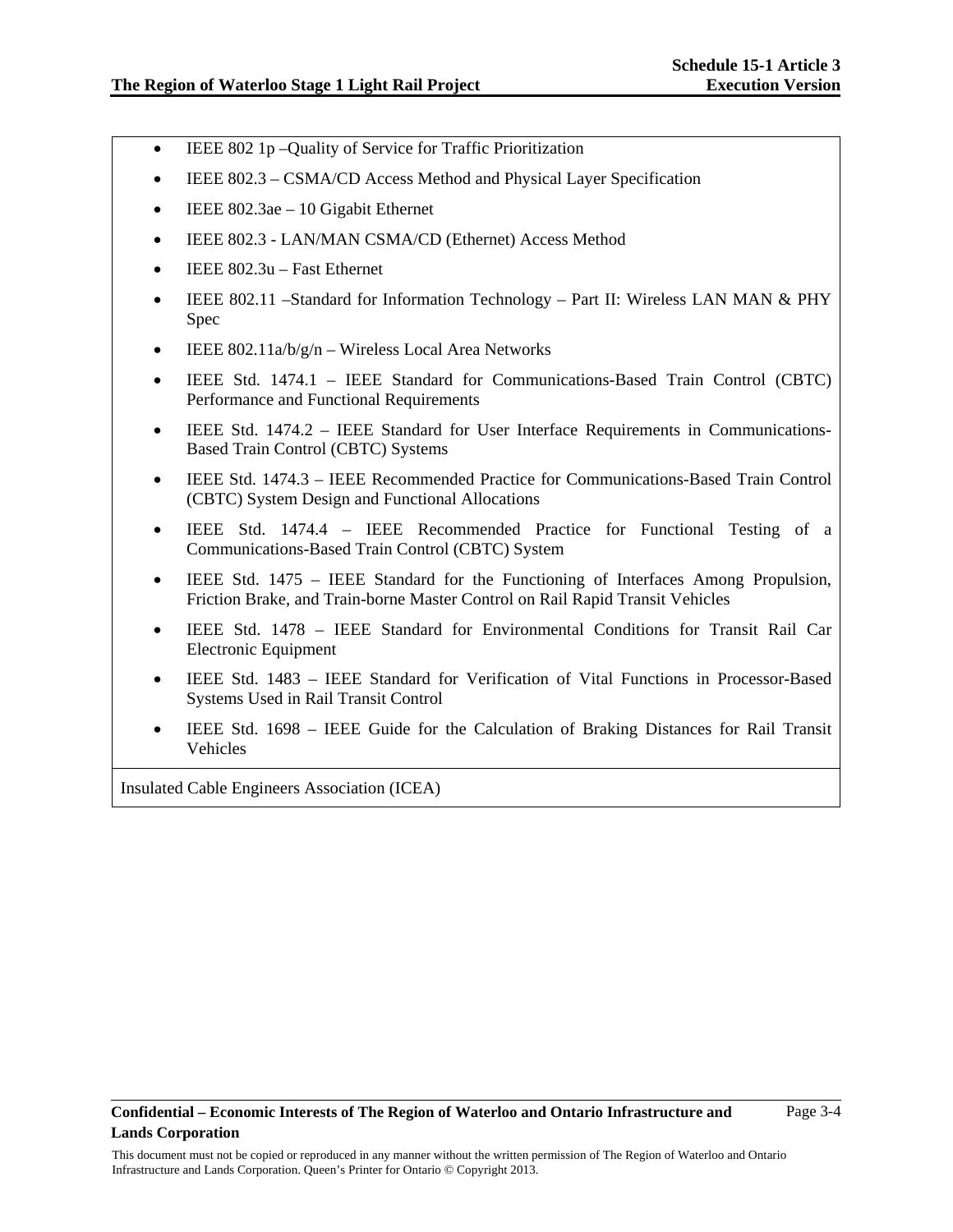International Electrotechnical Commission (IEC)

- IEC 60529 Degrees of protection provided by enclosures (IP Codes)
- IEC 60812: Analysis technique for system reliability Procedure for Failure Mode and Effect Analysis (FMEA)
- IEC 61000: Electromagnetic Compatibility (EMC), Testing and measurement techniques Electrostatic discharge immunity test
- IEC 61000-5-2, Electromagnetic Compatibility (EMC) Part 5 Instillation and mitigation guidelines – Section 2 Earthing and cabling
- IEC 61373 Railway applications Rolling stock equipment Shock and vibration tests
- IEC 61508: Functional safety of electrical/electronic /programmable electronic safety-related systems

International Organization for Standardization (ISO)

 ISO 9001, Model for quality assurance in design, development, production, installing and servicing

Internet Engineering Task Force (IETF)

Low Impact Development Stormwater Management Planning and Design Guide Version 1, 2010 – Credit Valley Conservation Authority

Metro Ethernet Forum (MEF)

- MEF 2 Requirements and Framework for Ethernet Service Protection
- MEF 3 Circuit Emulation Service Definitions, Framework and Requirements in Metro Ethernet Networks
- MEF 4 Metro Ethernet Network Architecture Framework Part 1: Generic Framework
- MEF 6.1 Metro Ethernet Services Definitions Phase 2
- MEF 7 EMS-NMS Information Model
- MEF 8 Implementation Agreement for the Emulation of PDH Circuits over Metro Ethernet **Networks**
- MEF 9 Abstract Test Suite for Ethernet Services at the UNI
- MEF 10.1 Ethernet Services Attributes Phase 2
- MEF 11 User Network Interface (UNI) Requirements and Framework
- MEF 12 Metro Ethernet Network Architecture Framework Part 2: Ethernet Services Layer
- MEF 13 User Network Interface (UNI) Type 1 Implementation Agreement
- MEF 14 Abstract Test Suite for Traffic Management Phase 1

## **Confidential – Economic Interests of The Region of Waterloo and Ontario Infrastructure and Lands Corporation**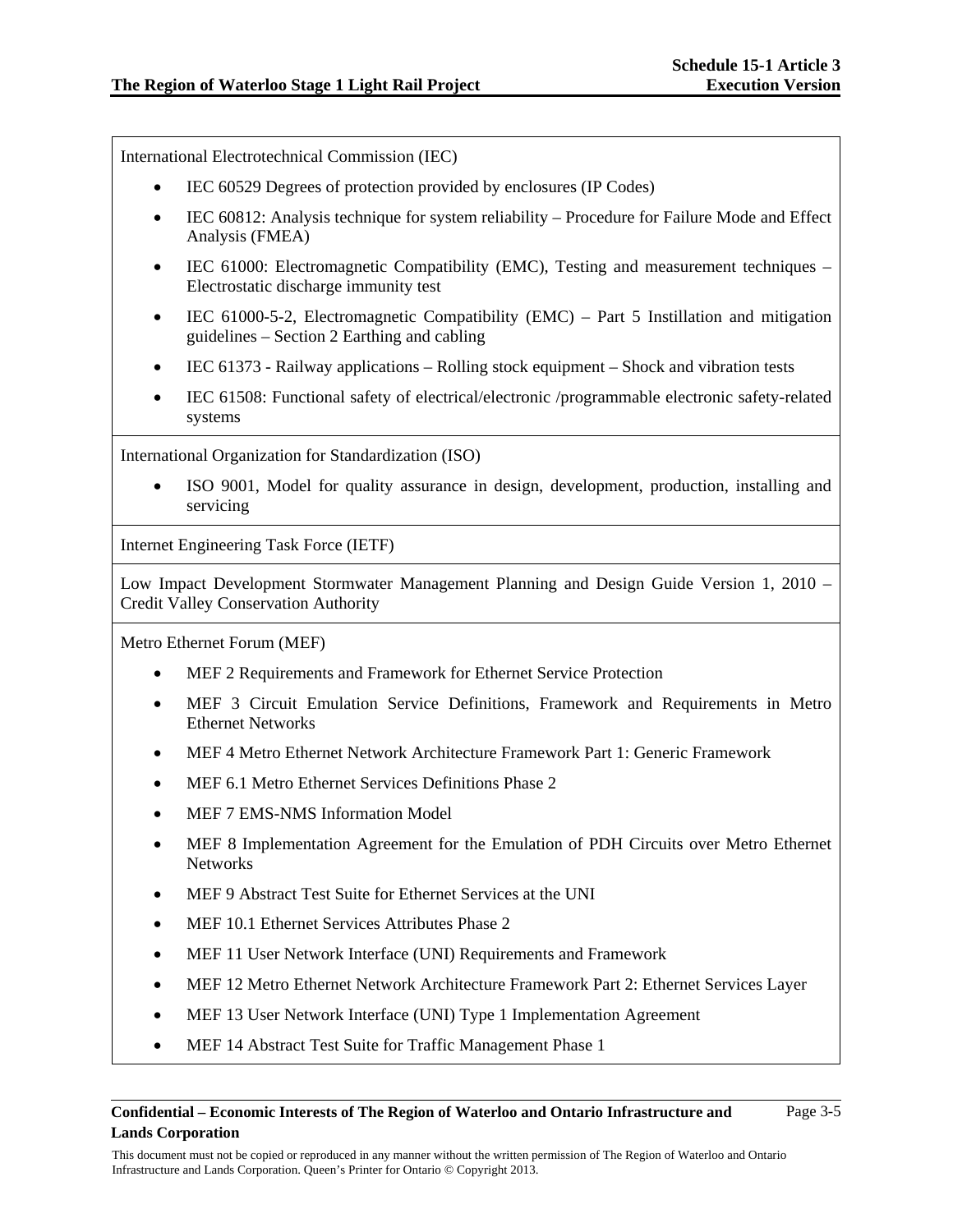- MEF 15 Requirements for Management of Metro Ethernet Phase 1 Network Elements
- MEF 16 Ethernet Local Management Interface
- MEF 17 Service OAM Framework and Requirements
- MEF 18 Abstract Test Suite for Circuit Emulation Services
- MEF 19 Abstract Test Suite for UNI Type 1
- MEF 20 UNI Type 2 Implementation Agreement
- MEF 21 Abstract Test Suite for UNI Type 2 Part 1 Link OAM

Metrolinx Design and Engineering Standards

Military Specifications

Ministry of Transportation, Ontario, Bridge Design Manuals, latest edition:

- Structural Manual, MTO;
- Ontario Structure Inspection Manual, MTO;
- Concrete Culvert Design and Detailing Manual, MTO;
- Structural Rehabilitation Manual, MTO;
- Structural Planning Guidelines 2005;
- Structural Financial Analysis Manual, MTO;
- Structural Steel Coating Manual, MTO;
- Aesthetic Guidelines for Bridges, MTO;
- Guidelines for prefabricated Bridges, MTO;
- Drainage Management Manual, MTO;
- Sign Support Manual, MTO.
- All other applicable Bridge Standards and Manuals, MTO

Mix Design Method for Recycled Hot Mix, MTO

MTO Contract Design, Estimating and Documentation Manual

National Electrical Manufacturers Association (NEMA)

National Fire Protection Association (NFPA)

- NFPA 130 –Standard for Fixed Guideway Transit and Passenger Rail System
- National Fire Protection Association (NFPA) 731: Standard for the Installation of Electronic Premises Security Systems

**Confidential – Economic Interests of The Region of Waterloo and Ontario Infrastructure and Lands Corporation** 

Page 3-6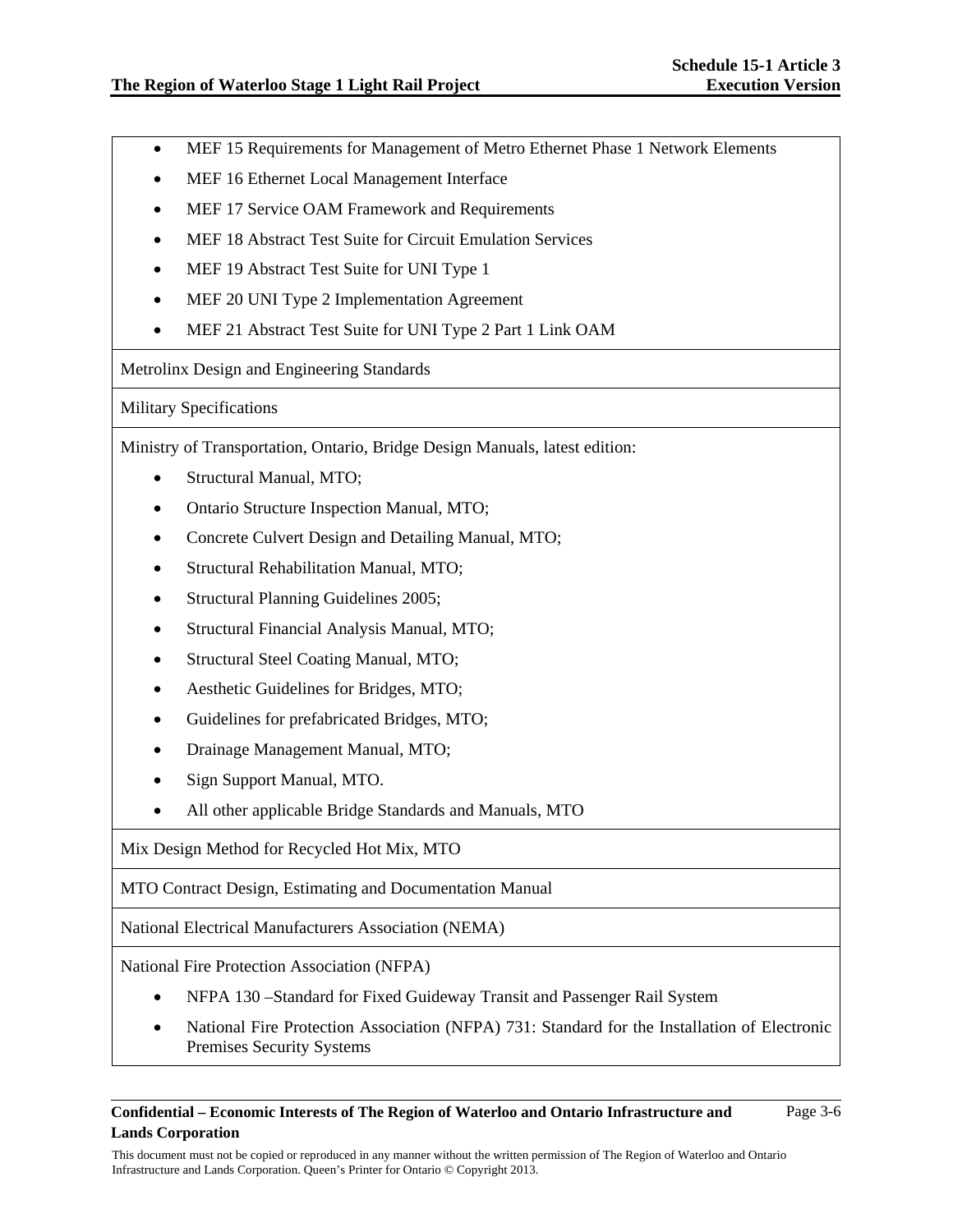Page 3-7

Occupational Health and Safety Act (OHSA)

- Occupational Health and Safety Act, Ontario Regulation 278/05 as amended (last amendment O.Reg. 479/10) – Designated Substance – Asbestos on Construction Projects and in Buildings Repair Operations
- Occupational Health and Safety Act, Ontario Regulation 490/09 as amended (last amendment O.Reg. 148/12) – Designated Substances

Ontario Building Code (OBC)

Ontario Electrical Safety Code (OESC)

Ontario Engineering Manual, MTO

Ontario Fire Code

Ontario Ministry of the Environment Stormwater Management Planning and Design Manual 2003

Ontario Provincial Specifications for Roads and Public Works, OPS Municipal and Provincial Common;

Ontario Provincial Standards

Ontario Provincial Standards and Specifications (OPSS) User's Guide

Ontario Regulation 153/04 as amended (last amendment O.Reg. 269/11) – Record of Site Condition

Ontario Regulation 255/11 as amended Applications for Environmental Compliance Approvals

Ontario Regulation 419/05 as amended Air Pollution — Local Air Quality

Ontario Structure Inspection Manual, MTO

Ontario Traffic Manual (OTM)

Ontario Traffic Signal Control Equipment Specifications

Ontario Water Resources Act, R.S.O. 1990, c. O.40

OPS Specifications for Roads and Municipal Services, Vol 1, General Conditions of Project Agreement and Specifications for Construction (Div 1 to 9), as revised

OPS Specifications for Roads and Municipal Services, Vol 2, Specifications for Material, as revised

OPS Specifications for Roads and Municipal Services, Vol 3, Drawings for roads, barriers, drainage, sanitary sewers, watermains and structures, as revised

OPS Specifications for Roads and Municipal Services, Vol 4, Drawings for Electrical Work, as revised

## **Confidential – Economic Interests of The Region of Waterloo and Ontario Infrastructure and Lands Corporation**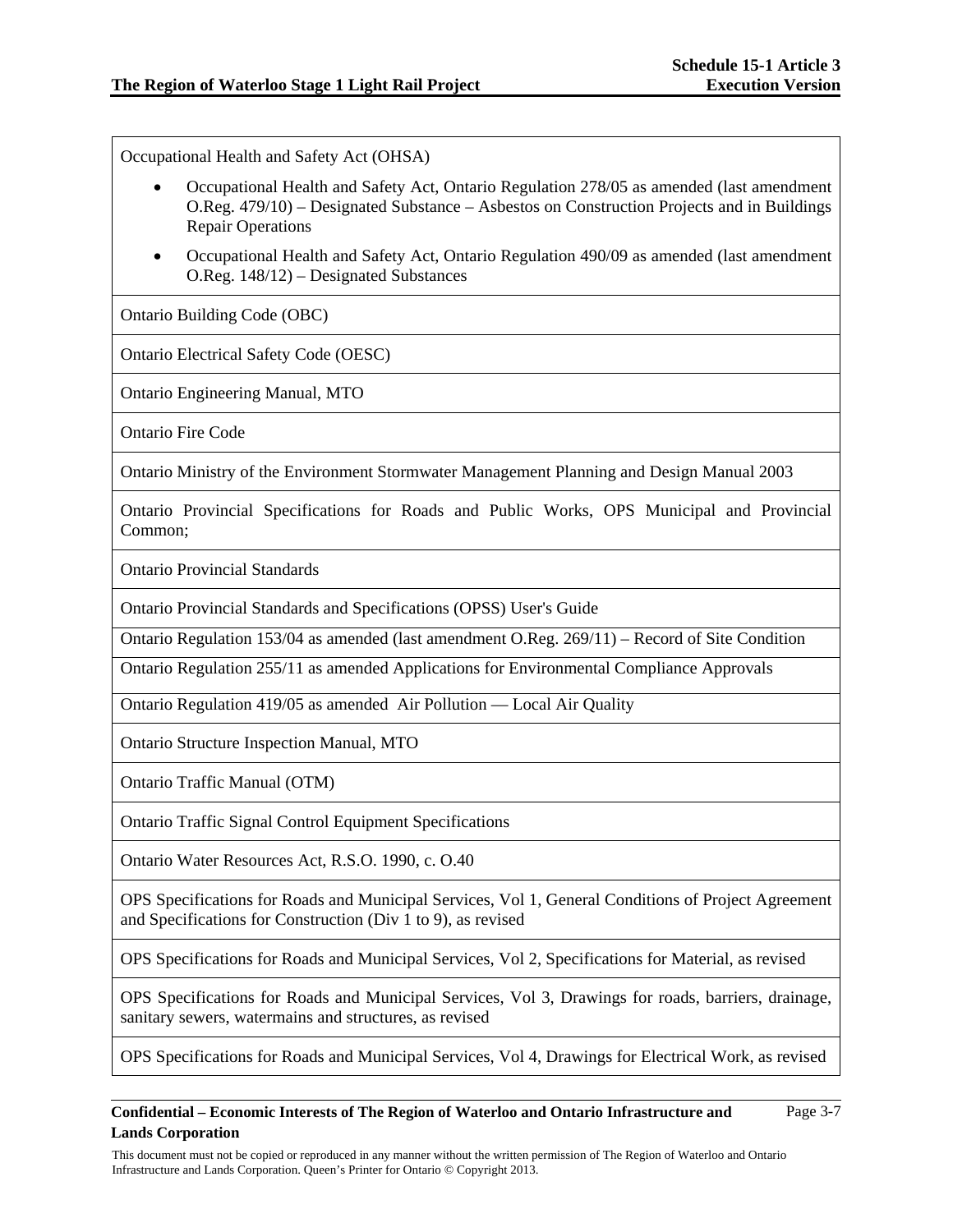Other structures: Ontario Building Code (OBC) 2006 & National Building Code (NBC) 2005.

R.R.O. 1990 Regulation 347 as amended (last amendment O.Reg. 283/12) - General Waste Management

R.R.O. 1990 Regulation 903 as amended (last amendment O.Reg 468/10) – Wells

Region of Waterloo and Area Municipalities Design Guidelines and Supplemental Specifications for Municipal Services (DGSSMS)

Region of Waterloo Construction Activity Vibration Specifications

Region of Waterloo Grand River Transit Fare Collection Strategy and Policy (tentative 2012)

Region of Waterloo Illumination Policy

Region of Waterloo ITS Strategic Plan (2013 – in progress)

Region of Waterloo Regional Transportation Corridor Design Guidelines

Region of Waterloo Request for Waste Disposal Approval – Standard Operating Procedure – as amended (latest revision February 27, 2013)

Region of Waterloo Sewer Use By-law (1990) By-law 1-90, Amended by By-law 92-050

Region of Waterloo Standard Special Provisions (RWSSP), 2013 and as revised

Region of Waterloo Standard Specifications (RWSS), 2013 and as revised

Retained Soil System (RSS) Guidelines (2007)

Roadside Safety Manual, MTO

Seeding and Cover Quality Assurance Visual Inspection Field Guide

Steel Structures Painting Council

Structures subjected to LRT loading: Canadian Highway Bridge Design Code CAN/CSA-S6-06(R11).

Structures subjected to railway loading:  $CN$  – Engineering Specifications for Industrial Tracks & AREMA – American Railway Engineering of Maintenance-of Way Association, Manual for Railway Engineering 2012.

TCRT Report 57 – Track Design Handbook for Light Rail Transit, Transportation Research Board;

The National Association of Corrosion Engineers International

Transport Canada Rules and Regulations

## **Confidential – Economic Interests of The Region of Waterloo and Ontario Infrastructure and Lands Corporation**

Page 3-8